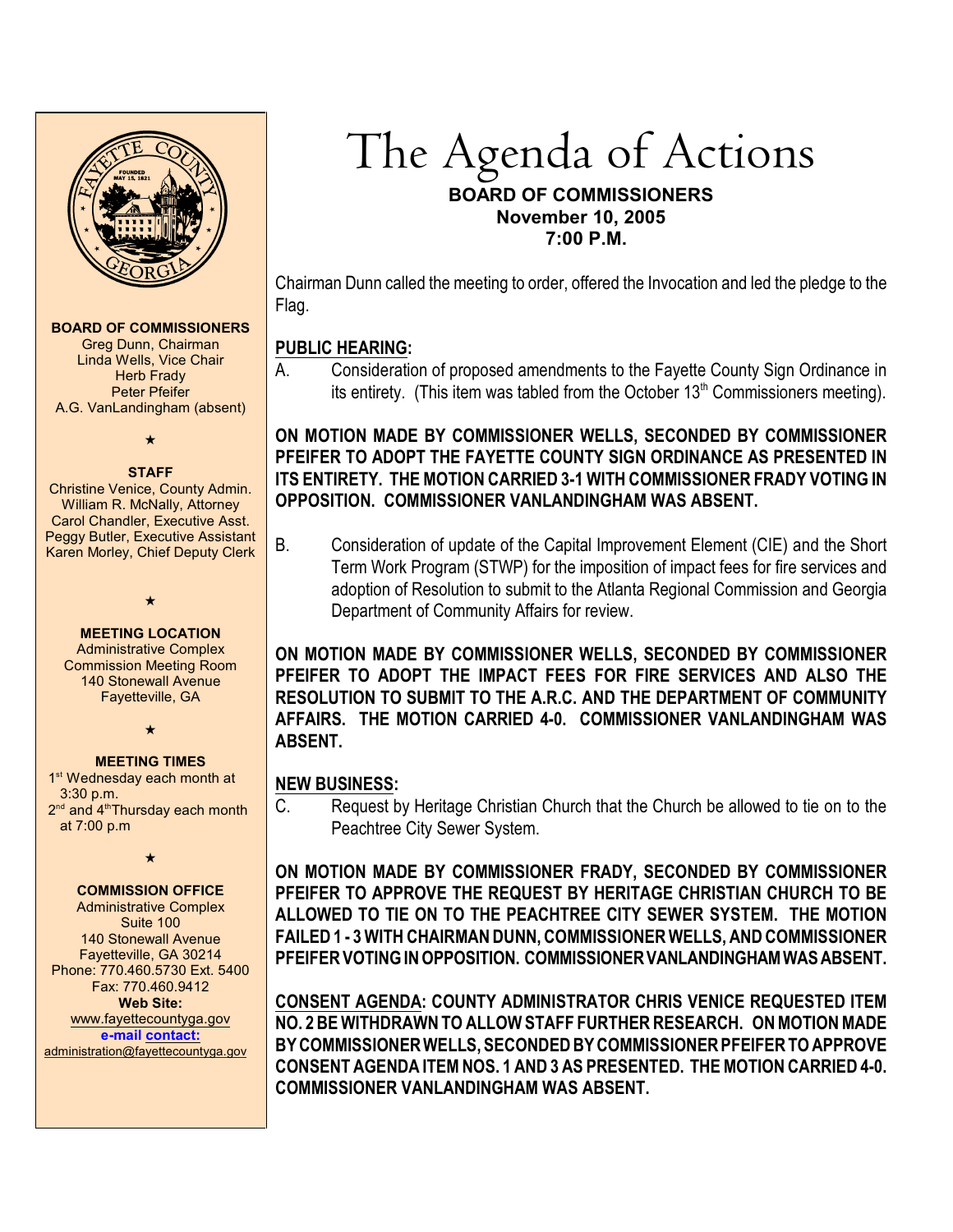## **Agenda of Actions November 10, 2005 Page 2**

- 1. Approval of Water Committee recommendation to purchase at this time, meters and transponders for the next two year period at a total cost of approximately \$395,000.
- 2. Approval of Staff's recommendation to contract with U.G.A.'s Carl Vincent Institute to review and prepare an organizational assessment of benchmarking measures and career progression policies of various county departments.
- 3. Approval of minutes for the Board of Commissioners' meeting held on October 27, 2005.

## **PUBLIC COMMENT:**

Members of the public are allowed up to five minutes each to address the Board on issues of concern other than those items which are on this evening's agenda.

## **NONE.**

## **STAFF REPORTS:**

**PETE FRISINA:** Director of Community Development Pete Frisina remarked that a request had been made by the developer of Platinum Ridge subdivision Rod Wright to de-annex approximately 28 acres from the City of Peachtree City that would be added to Platinum Ridge subdivision for additional lots. He said this would require the Chairman's signature on the De-Annexation Agreement and also Resolution No. 2005-12.

**ON MOTION MADE BY COMMISSIONER WELLS, SECONDED BY COMMISSIONER PFEIFER TO AUTHORIZE THE CHAIRMAN TO EXECUTE THE DE-ANNEXATION AGREEMENT AND ALSO RESOLUTION NO. 2005-12 AS PRESENTED TO ALLOW THIS PROCESS TO BEGIN. THE MOTION CARRIED 4-0. COMMISSIONER VANLANDINGHAM WAS ABSENT.**

**ATTORNEY MCNALLY:** Attorney McNally asked for the Board's consideration in authorizing the Chairman to execute an agreement with Firm of Flynn Finderup Architects regarding the design and construction of the Senior Citizens Center. He said the plans for the Center were already underway and this would allow a continuation to completion of those architectural plans.

#### **ON MOTION MADE BY COMMISSIONER FRADY, SECONDED BY COMMISSIONER PFEIFER TO AUTHORIZE THE CHAIRMAN TO EXECUTE THE AGREEMENT WITH THE FIRM OF FLYNN FINDERUP IN THE AMOUNT OF \$104,850 IN ORDER TO COMPLETE THE ARCHITECTURAL PLANS. THE MOTION CARRIED 4-0. COMMISSIONER VANLANDINGHAM WAS ABSENT.**

**EXECUTIVE SESSION:** Assistant County Attorney Dennis Davenport requested an executive session to discuss four legal items.